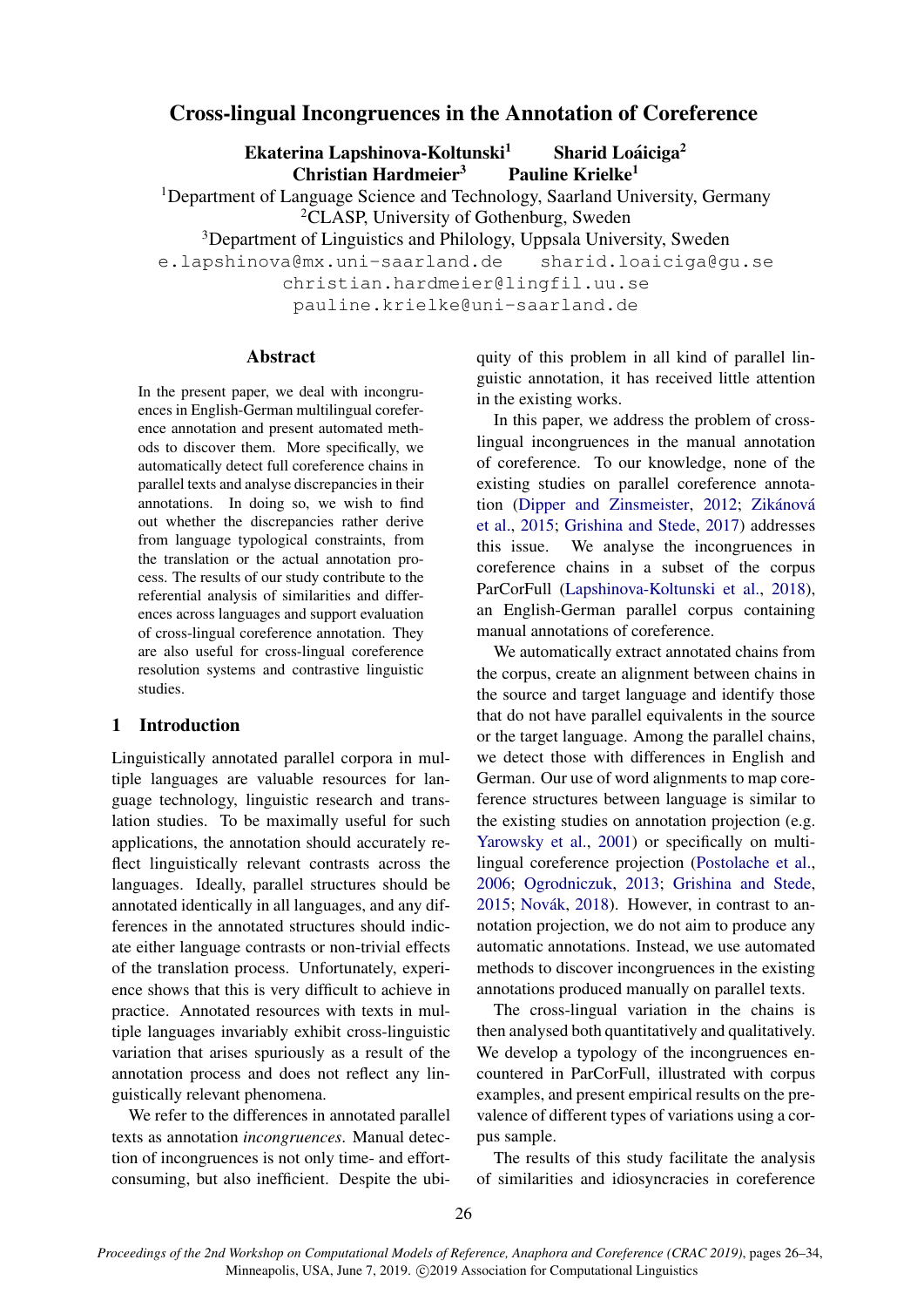across languages and support the evaluation of cross-lingual coreference annotation. In this way, they contribute to contrastive linguistic and translation studies as well as to cross-lingual coreference resolution. Moreover, the method applied in this work can be used for automatic evaluation of other manually annotated structures in parallel data.

#### <span id="page-1-2"></span>2 Annotation Incongruences

#### 2.1 Definition of Incongruences

Annotation of multilingual data requires definition of universal categories that exist in all the languages involved. For instance, the English chain in example [\(1\)](#page-1-0) is represented by a nominal phrase, a relative and a personal pronoun (a close friend – who – she). The corresponding German translation contains the three-member chain that also consists of a nominal phrase, a relative and a personal pronoun (eine enge Freundin – die – ihr).

- <span id="page-1-0"></span>(1) a. I had [a close friend] from college [who]'d gone through a divorce and wanted to have children. And so [she] and I have a daughter, and mother and daughter live in Texas.
	- b. Ich hatte [eine enge Freundin] aus Uni-Tagen, [die] eine Scheidung hinter sich hatte und Kinder wollte. Mit [ihr] habe ich also eine Tochter, und Mutter und Tochter leben in Texas .

This is an ideal case of a parallel coreference chain, the only difference being the case of the personal pronoun she/ihr. However, even typologically close languages, like English and German, have systemic differences in the range of linguistic means triggering coreference [\(Kunz](#page-8-9) [and Lapshinova-Koltunski,](#page-8-9) [2015;](#page-8-9) Novák and Ne[doluzhko,](#page-8-10) [2015;](#page-8-10) [Kunz and Steiner,](#page-8-11) [2012;](#page-8-11) [Kunz,](#page-8-12) [2010\)](#page-8-12). Moreover, translated texts differ from nontranslated ones in terms of language use, as shown by corpus-based studies on translationese [\(Baroni](#page-8-13) [and Bernardini,](#page-8-13) [2006;](#page-8-13) [Ilisei et al.,](#page-8-14) [2010,](#page-8-14) among others). As a result, parallel texts do not always contain identical chains. Equivalent chains may differ in the types of referring expressions<sup>[1](#page-1-1)</sup> or they may differ in the number of referring expressions. Besides that, translations may contain chains that are not present in the source texts, and source texts may contain chains that do not appear in the target. We refer to these language-typology and translation-process-driven differences in the parallel chains as *annotation incongruences*. Furthermore, we realise that the differences in the annotated structures may also have their origin in the process of manual annotation, i.e. human annotators may have interpreted the source and the target text in a different way (especially if the annotation of the source and the target texts was performed independently), or may simply have made errors.

#### 2.2 Typology of incongruences

We suggest that we can classify incongruences into four groups according to their sources: 1. explicitation; 2. implicitation; 3. annotation interpretation and 4. annotation error. The first two groups (1 and 2) are related to the hypothesis of explicitation, while the latter two groups (3 and 4) are related to the annotation process rather than the translation process.

1. Explicitation The hypothesis of explicitation was formulated by [Blum-Kulka](#page-8-15) [\(1986\)](#page-8-15). We adopt the definition of explicitation (and implicitation) introduced by Klaudy and Karoly [\(2005,](#page-8-16) p. 15), according to which explicitation takes place when a translation contains more specific linguistic units (instead of more general units in the source), or new linguistic units (not present in the source), a phrase is extended to clause level, a sentence is split into two sentences, etc. For the explanation of explicitation-induced incongruences, we use Klaudy's notion of operational asymmetry and her classification of explicitation into obligatory, optional, pragmatic and translation-inherent (see [Klaudy,](#page-8-17) [2008,](#page-8-17) 106–107). Obligatory explicitation is dictated by differences in the syntactic and semantic structure of languages. Optional explicitation is related to the differences in text-building strategies and stylistic preferences. In the case of pragmatic explicitation, there is implicit cultural information and translators often need to include explanations. In example [\(2\),](#page-2-0) the English source does not contain any coreference chains, whereas its German translation does. The German coreference chain includes two members: a noun phrase and a relative pronoun introducing a relative clause. The information contained in this relative clause was packed into a participle construction (non-finite ing-construction) in the English source. This clause type has a direct equival-

<span id="page-1-1"></span><sup>&</sup>lt;sup>1</sup>Note that the differences in the types of referring expressions within the parallel chains are beyond the scope of this study.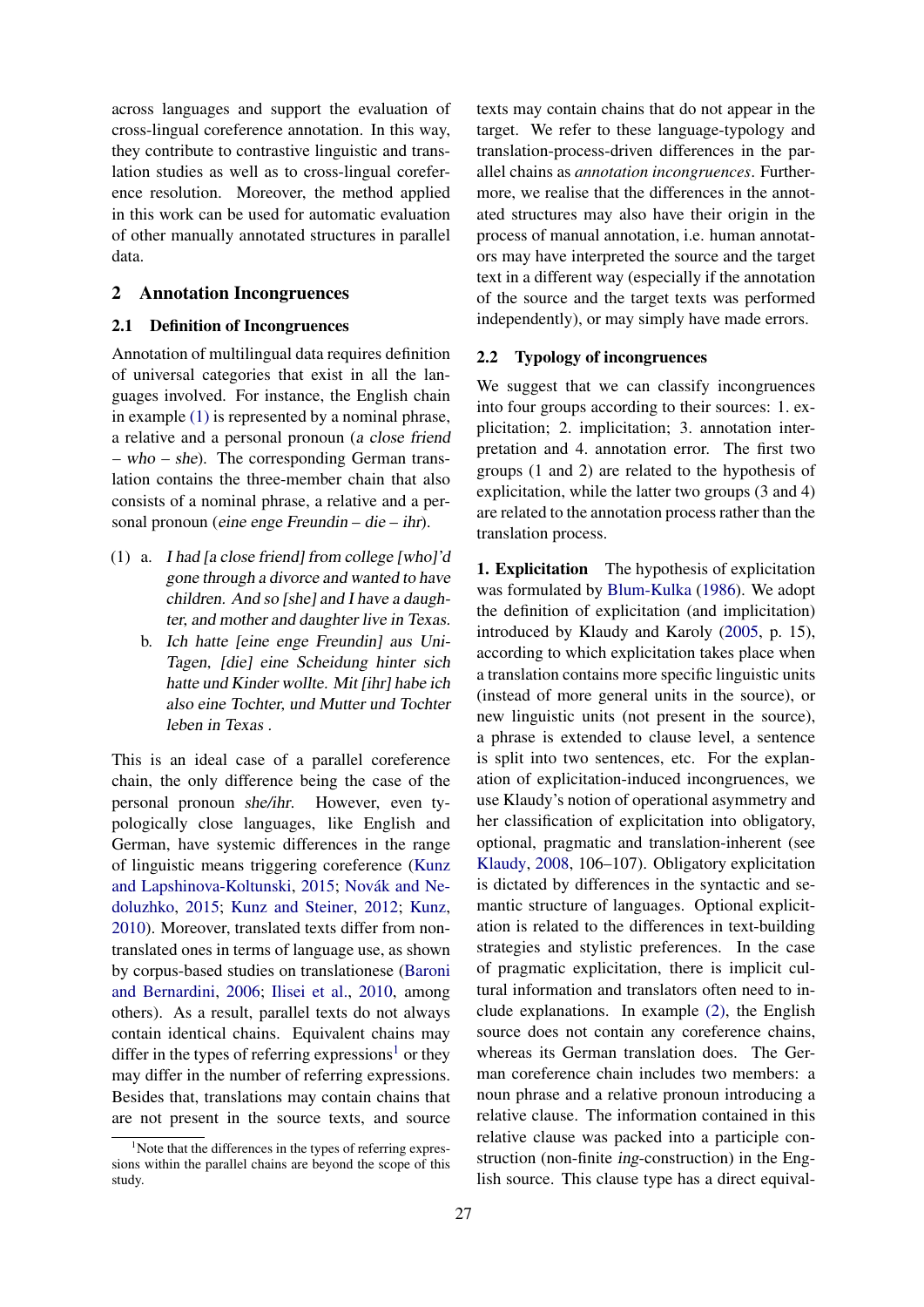ent in German, the present participle schreibend ("writing"). However, the English ing-form is used much more widely than the German present. In particular, participial clauses are restricted to formal written registers in German and can sound stilted and they are used much less frequently than clauses with ing-forms in English [\(Durrell,](#page-8-18) [2011,](#page-8-18) p.281–285). This is a case of an obligatory explicitation – a translator has to add a relative clause and thus, a pronoun, to express the information, as the language system requires one. Further cases include an addition of a reflexive pronoun required by the verb valency.

- <span id="page-2-0"></span>(2) a. It turned out that tens of thousands of autonomous individuals writing an encyclopedia...
	- b. Es stellte sich heraus, dass [Zehntausende von autonomen Einzelpersonen], [die] ein Lexikon schreiben...

The decision to use more explicit constructions can have stylistic reasons, as in example [\(3\).](#page-2-1) Here, the English source has a coordinated verb phrase which does not require a subject for the second verb, and the source chain has two members only. Instead, we find two subordinate clauses in the German target (corresponding to the two verbal clauses in English) which require another mention of the subject, and thus, a chain of three members.

- <span id="page-2-1"></span>(3) a. ...business strategy has always been premised on [assumptions about technology], that [those assumptions] are changing, and, in fact, changing quite dramatically...
	- b. ...dass Geschäftsstrategie immer schon auf [Annahmen über Technologie] basiert, dass sich [diese Annahmen] ändern, und dass [sie] sich sogar ziemlich dramatisch ändern....

Other explicitation cases are translation-inherent as they depend on a translator's decision, as in example [\(4\).](#page-2-2) The German chain has the element ihre ("their"). This is a possessive pronoun modifying the noun phrase ihre Kinder, which is, however, a part of another coreference chain. In the source, this information is expressed via the pronoun them, where no modifying element is necessary.

<span id="page-2-2"></span>(4) a. And I suddenly thought, most deaf chil-

dren are born to [hearing parents]. [Those hearing parents] tend to try to cure them.

b. Und da dachte ich plötzlich, dass die meisten tauben Kinder [hörende Eltern] haben, und [diese] in der Regel versuchen, [ihre] Kinder zu heilen.

While obligatory (language-typology-driven) explicitation is easy to identify, it is difficult to differentiate between optional, pragmatic and translation-inherent cases that are translationprocess-driven. For this reason, we classify the analysed cases exposing explicitation into two groups only: obligatory and non-obligatory.

2. Implicitation Implicitation is an opposite process to explicitation and means that translations can be shorter, more compressed; e.g., the subject (which was a member of a chain in the source) was omitted and a coordinated verb phrase was used instead. In other cases, the information is packed into a different, more compact construction without a mention. As well as explicitation, implicitation can be obligatory and non-obligatory (see Klaudy and Károly, [2005,](#page-8-16) p. 16– 17). In example [\(5\),](#page-2-3) the English source contains a chain of three members and the third mention (that) is not present in the corresponding German sentence. This German sentence contains the discourse element hier which links this to the previous context. However, this element is not a member of the coreference chain, as the relation and its scope is different. The element hier refers to the whole situation and not to logic.

- <span id="page-2-3"></span>(5) a. ...and it maps exactly on to [the kind of Porter-Henderson logic] [that] we've been talking about. And [that] is, about data.
	- b. und es ordnet sich genau in [die Art der Porter-Henderson-Logik] ein, über [die] wir gesprochen haben. Es geht [hier] um Daten .

Implicitation cases can also be related to the specific genre of our data – TED talks are subtitled and not translated, and compressing information is a core strategy in subtitling. This is a frequent cause of optional, non-obligatory implicitation. The kind of compression we observe in our translations results from the guidelines of reducing information to tackle reading-speed issues $2$ . In the

<span id="page-2-4"></span><sup>&</sup>lt;sup>2</sup>See the guidelines under [https://translations.](https://translations.ted.com/How_to_Compress_Subtitles) [ted.com/How\\_to\\_Compress\\_Subtitles](https://translations.ted.com/How_to_Compress_Subtitles)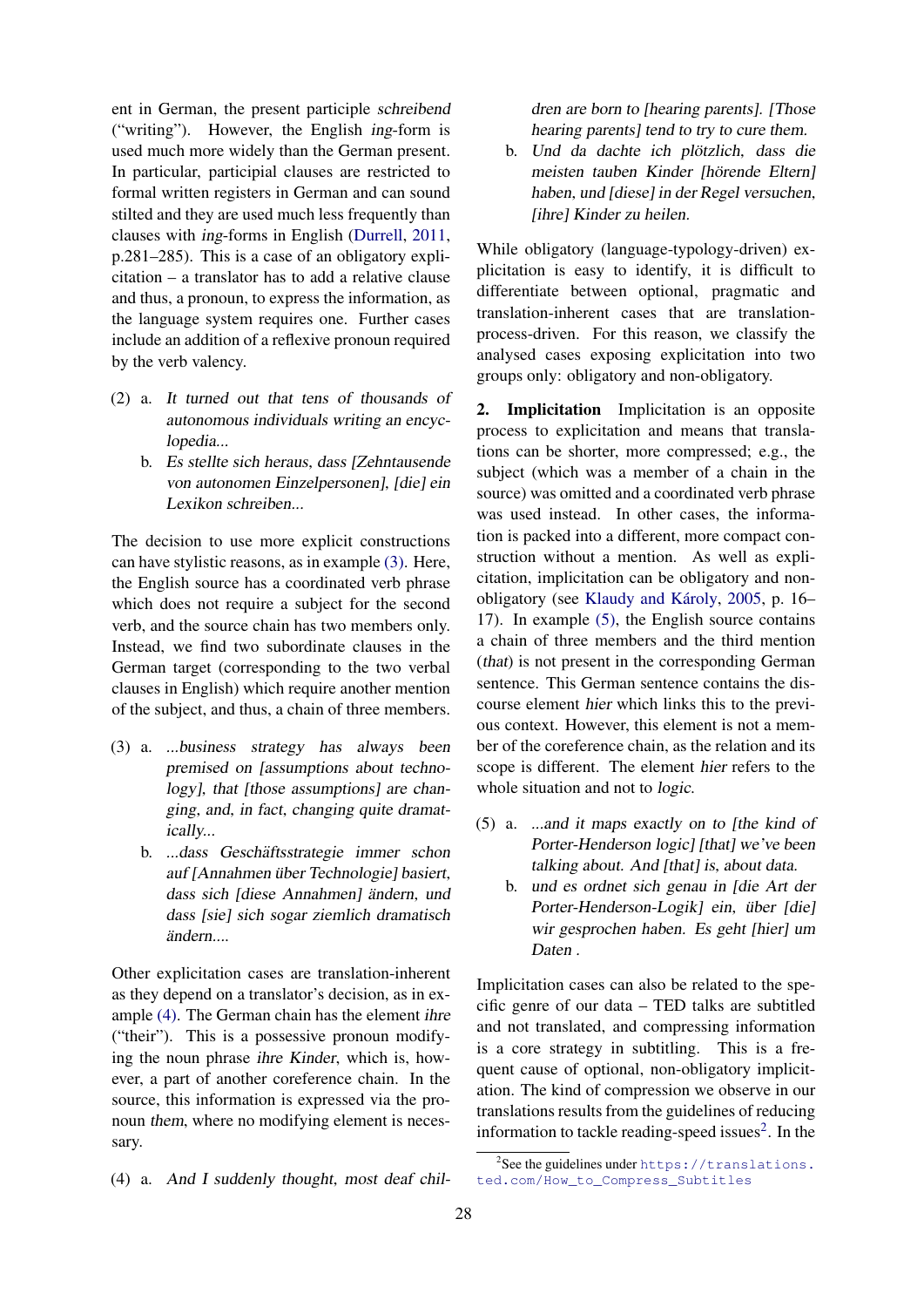German sentence in [\(6\),](#page-3-0) we observe a compression of the information contained in the English source: weekend I spent with them vs. gemeinsames Wochenende ("joint weekend/weekend together").

- <span id="page-3-0"></span>(6) a. And the first weekend I spent with [them] – the first of many – I recorded more than 20 hours of conversation.
	- b. Am ersten gemeinsamen Wochenende einem von vielen – zeichnete ich mehr als 20 Stunden an Gesprächsstoff auf.

3. Different interpretations Annotators sometimes interpret German texts differently from the English sources. This is especially frequent with ambiguous cases, when it is difficult to understand exactly which components participate in the coreference relation. In example [\(7\),](#page-3-1) the English texts contains two chains (when we collect... – This – it – this and a revolution in medicine – this). In the German translation, there is only one non-entity chain wenn wir... – dies – es – darüber. A different interpretation in the translation results from the fact that the English sentence contains the full verb drive with a revolution in medicine as a direct object. This creates a different identity and thus, a different coreference chain. In the German translation, the nominal phrase eine Revolution in der Medizin is linked to es with a copula verb and is, therefore, a part of the same identity expressed via pronoun.

- <span id="page-3-1"></span>(7) a. Think what happens [when we collect all of that data and we can put it together in order to find patterns we wouldn't see before] $_1$ . [This] $_1$ , I would suggest, perhaps [it]<sub>1</sub> will take a while, but [this]<sub>1</sub> will drive [a revolution in medicine] $_2$ . Fabulous, lots of people talk about  $[this]_2$ .
	- b. Was passiert, [wenn wir all diese Daten sammeln und wir sie zusammenfügen können, um Muster zu erkennen, die wir nicht vorher sehen konnten $l_1$ . Vielleicht dauert [dies] $_1$  ja noch eine Weile, aber  $[es]_1$  wird eine Revolution in der Medizin. Fabelhaft – sehr viele Leute sprechen  $[darüber]_1$ .

4. Annotation error This type of incongruences emerges due to errors in the manual annotation, such as if mentions were not included into the chains they should have been included to or there

were two shorter chains annotated instead of one longer one.

#### <span id="page-3-3"></span>3 Data

For our analysis, we use a subset of the parallel corpus ParCorFull [\(Lapshinova-Koltunski et al.,](#page-8-3) [2018\)](#page-8-3). This corpus contains English texts and their German translations that were annotated with coreference chains. The underlying coreference scheme was designed for uniform coreference annotations of a multilingual corpus (see [Lapshinova-Koltunski and Hardmeier,](#page-8-19) [2017,](#page-8-19) for details).

The annotated elements (markables) in this corpus include pronouns, nouns, nominal phrases or elliptical constructions that are parts of a coreference pair (antecedent-anaphora), as well as verb phrases or clauses being antecedents of event anaphora. The annotated antecedents are of two different types: entities and events. For the analysis in this paper, we restrict ourselves to chains with nominal antecedents, excluding event reference with verbal and clausal antecedents.

Entities can be represented by a pronoun or a noun phrase. Antecedents can be split, i.e. two pronouns or two nouns (disjoint in a text) constitute one antecedent – all components of the antecedent are linked to a referring expression. The annotated referring expressions (anaphors) are represented by pronouns (personal, demonstrative, relative and reflexive) and nominal phrases. Demonstrative pronouns may also refer to locations (there, here) and time (then, now). There are also pronominal adverbs formed by replacing a preposition and a pronoun, like für+das  $\rightarrow$  dafür ("for this"). These are very common in German, but sound rather archaic and are generally avoided in English. Coreferring nominal phrases include proper names, nominal premodifiers, full nominal phrases and nominal phrases with quantifiers (see more details in [Lapshinova-Koltunski et al.,](#page-8-3) [2018\)](#page-8-3). Linguistic chains may also include substitution and ellipsis in addition to referring expressions<sup>[3](#page-3-2)</sup> – they often occur in similar contexts as coreference if considered cross-lingually.

The whole version of ParCorFull contains ca. 161,000 words. Our subset includes 77,216 word of TED talks (39,764 of the English TED talks and

<span id="page-3-2"></span><sup>&</sup>lt;sup>3</sup>Although substitution and ellipsis do not express identity, they are included into the annotation scheme of ParCor-Full, as they express the relations of near-identity and may occur in the same context as coreference.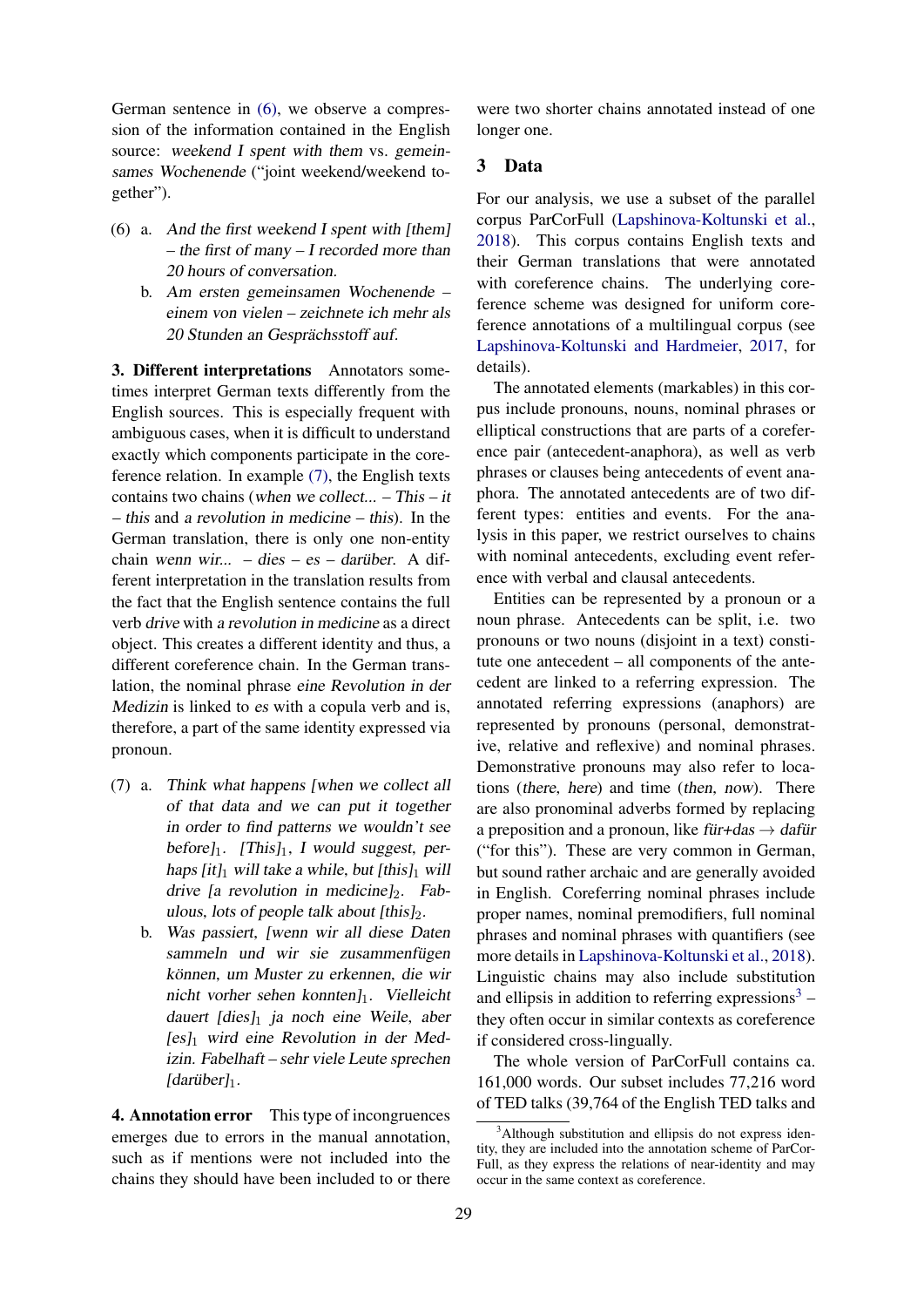37,452 of their German translations) and 21,237 words of news (10,644 English and 10,593 German texts).

# 4 Extraction Method

As mentioned in Section [3,](#page-3-3) we concentrate on the extraction of entity coreference chains only. We start by computing word level alignments between the source and target sides of the corpus in both directions using Giza++ [\(Och and](#page-8-20) [Ney,](#page-8-20) [2003\)](#page-8-20) with grow-diag-final symmetrization [\(Koehn et al.,](#page-8-21) [2005\)](#page-8-21). To align chains, we compute a matching score between each pair of source and target chains in the document, based on the alignment points they share. Alignment points are words in the source language aligned to words in the target language. Since word alignments are not necessarily one to one, each word may have no, one or multiple alignment points [\(Koehn,](#page-8-22) [2010\)](#page-8-22).

For each potential chain pair, we take all the words in the source chain (all mentions) and count their alignment points with the words in the target chain, and repeat the process in the other direction. We then compute the average between the alignment points source-target and target-source and take the pair with the highest score as a pair match:

$$
C_1 = |\{s \in S | \exists t \in T : (s, t) \in A\}|
$$
  
\n
$$
C_2 = |\{t \in T | \exists s \in S : (s, t) \in A\}|
$$
  
\nscore = 
$$
(C_1 + C_2)/2
$$

where  $S$  and  $T$  are the sets of word indices belonging to the English and German chain, respectively, and A is the set of alignment points (pairs of source and target indices).

Potentially, two pairs of chains could have the same score. This never occurred with the relatively short nominal chains we considered for this paper. However, we expect it to happen with longer chains, for instance those corresponding to events.

# 5 Results

#### <span id="page-4-0"></span>5.1 Automatic extraction

Our extraction procedure yields different categories of automatically identified incongruences. We group them according to the categories in Table [1.](#page-5-0)

I Matching chains. We approximate the concept of matching chains by considering

pairs of chains in which both the source and the target chains contain the same number of mentions – as in example [\(1\),](#page-1-0) where the English source chain a close friend – who – she corresponds to the German chain eine enge Freundin – die – ihr. While this simple operationalisation misses certain interesting transformation (such as alternations between pronouns and named entities, or changes in the order of the mentions), it allows us to concentrate on cases II and III, where changes are happening with certainty.

- II Overlapping chains. Here we have matching chain pairs with a different number of mentions in either side of the corpus. We subdivide them according to the chain length with longer chain either in the English source, i.e., English has more mentions, or in the German translations, i.e., more German mentions.
- III Unpaired chains. These are chains in either side of the corpus for which no chain correspondence is found. In the sample data under analysis, all cases of this type are German chains without a correspondence in English.

The results show that the analysed subcorpus contains approximately 32% chain matches, i.e., equivalent chains that have the same number of referring expression. These chains may still differ in the type of referring expressions contained in these chains. However, this variation is beyond the scope of this study. We restrict our analysis to the equivalent chains with a different number of mentions (overlapping chains) that constitute approximately 36% of the extracted chains. In this case, it is difficult to extract mention correspondences automatically. However, it can be seen that among the overlapping chains, most frequently, the German chains are longer than their English counterparts (334 vs. 210). Last, we also observe a considerable number of chains annotated in the German translation only (31%), whereas there are just a few cases of the unpaired English chains, i.e., those annotated in the source text only.

We assume that explicitation in our data is represented by cases where we observe more German mentions and unpaired German chains, whereas implicitation is related to the categories of more English mentions and unpaired English chains. Along these lines, explicitation would comprise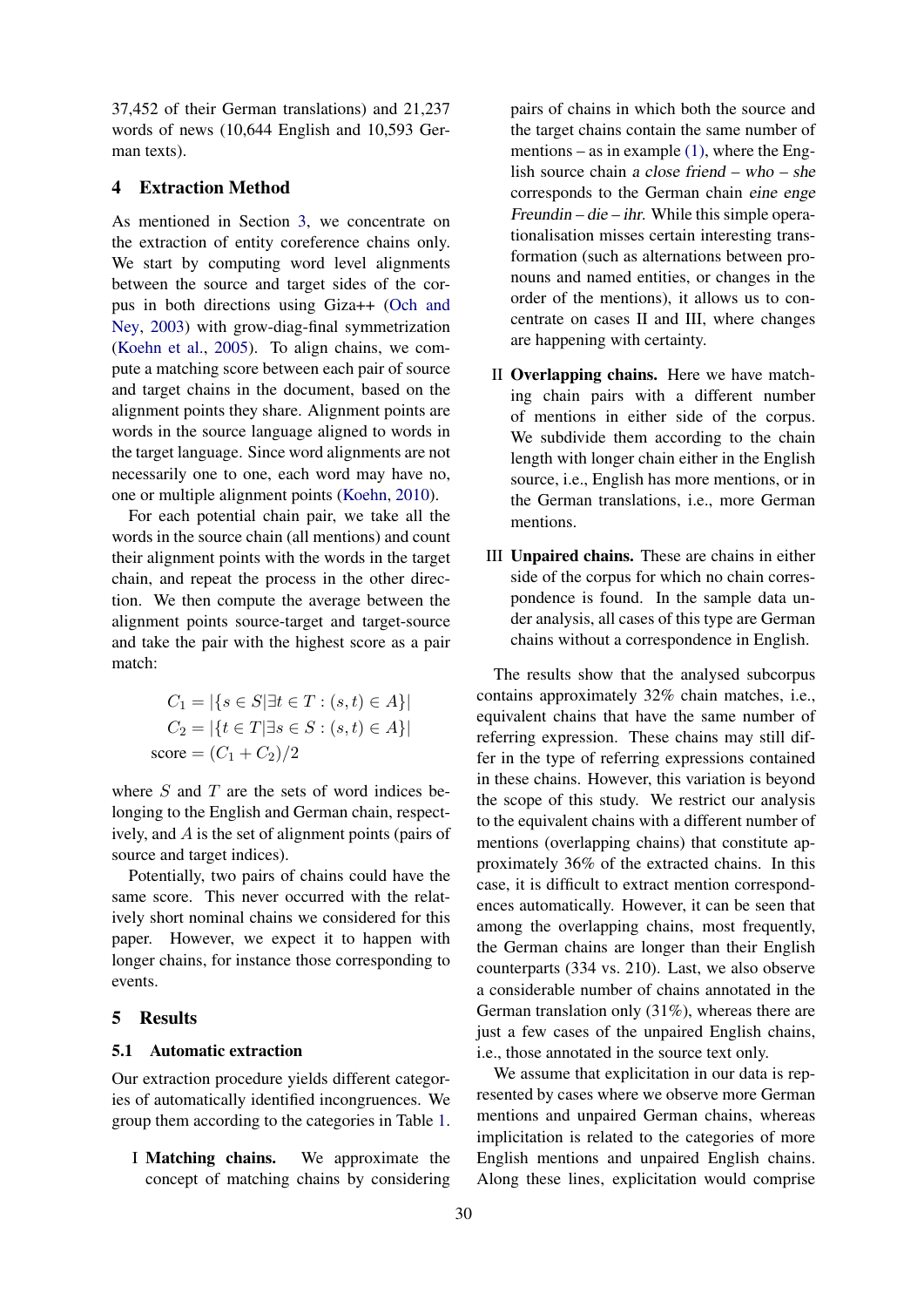<span id="page-5-0"></span>

|                        |                         | TED      |          | <b>News</b> |      | <b>Total</b> |      |                 |
|------------------------|-------------------------|----------|----------|-------------|------|--------------|------|-----------------|
| <b>Chain category</b>  |                         | #        | $\%$     | #           | $\%$ | #            | $\%$ | <b>Analysis</b> |
| <b>Matching</b>        | same number of mentions | 392      | 32       | 84          | 33   | 476          | 32   |                 |
| Overlapping            | more English mentions   | 174      | 14       | 36          | 14   | 210          | 14   | Implicitation   |
|                        | more German mentions    | 293      | 24       | 41          | 16   | 334          | 22   | Explicitation   |
| <b>Unpaired</b>        | English chains          | $\Omega$ | $\Omega$ | 9           | 4    | 9            |      | Implicitation   |
|                        | German chains           | 376      | 30       | 84          | 33   | 460          | 31   | Explicitation   |
| Total number of chains |                         | 123      | 100      | 254         | 100  | 1489         | 100  |                 |

Table 1: Incongruences found automatically in the annotation of coreferential chains in the ParCorFull corpus.

<span id="page-5-2"></span>

| <b>Types of</b>    |    | TED   | <b>News</b>       |       |  |
|--------------------|----|-------|-------------------|-------|--|
| incongruences      | #  | $\%$  | #                 | $\%$  |  |
| Explicitation      | 40 | 37.4  | 27                | 41.5  |  |
| Implicitation      |    | 65    | 8                 | 12.3  |  |
| Dif. interpetation | 16 | 15.0  | $\mathbf{\Omega}$ | 00.0  |  |
| Annontation error  | 44 | 41.1  | 30                | 46.2  |  |
| Total chains       |    | 100.0 | 65                | 100 O |  |

Table 2: Result of manual analysis of incongruences.

around 80% of the extracted incongruences, and implicitation around 20%. However, the extracted incongruences might contain phenomena not related to the annotation or the translations itself. In the following section we present a manual analysis to investigate this further.

#### 5.2 Manual analysis

We select a set of overlapping and unpaired chains from a TED text and from several news texts<sup>[4](#page-5-1)</sup> for our manual analysis. The cases are classified according to the four categories defined in Section [2](#page-1-2) above. We summarise their distributions in Table [2.](#page-5-2) We also try to identify the reasons for the specific incongruences.

Explicitation The results of the manual analysis, however, show that 37.4% of the analysed TED talk chains and 41.5% chains in news are cases of explicitation – German translations are longer than the corresponding English sources, and thus, they contain additional elements of coreference chains. Most of these cases are represented by relative clauses as illustrated in example [\(2\)](#page-2-0) in Section [2](#page-1-2) above. In this example, we find a nonfinite construction in English that has to be transferred into German and has no equivalent construction. Non-finite constructions contain participles and also infinitives like the one in example [\(8\).](#page-5-3) These are cases of obligatory explicitation.

- <span id="page-5-3"></span>(8) a. [the first one in his family] to go to college.
	- b. [der Erste in seiner Familie], [der] an einer Universität studierte.

Our data also contains examples where a relative pronoun is omitted in English, as in example [\(9\).](#page-5-4) The mismatch between the chains is not caused by the difference of the constructions used – there are relative clauses in both the source and the target. The difference is in the degree of explicitation of this clause – English does not require a relative pronoun, whereas German does. Therefore, a translator has to make the German target sentence more explicit.

- <span id="page-5-4"></span>(9) a. Those are [things] you have in common with your parents and with your children.
	- b. [Dinge], [die] Sie mit Ihren Eltern und Kindern gemein haben.

Example [\(10\)](#page-5-5) illustrates another mismatch between relative clauses in English and German. In this case, the relative clause is not obligatory, and we describe it as a case of non-obligatory explicitation: There is a temporal clause introduced with those moments... when in the source, which is transferred with a relative clause (with a locative function) into German: jene Momente... in denen. The temporal clause does not belong to a coreference chain and is, therefore, not annotated in our corpus.

<span id="page-5-5"></span>(10) a. ...like [those moments] in grand opera [when] the hero realizes he loves the heroine.

<span id="page-5-1"></span><sup>&</sup>lt;sup>4</sup>News texts are shorter than TED talks.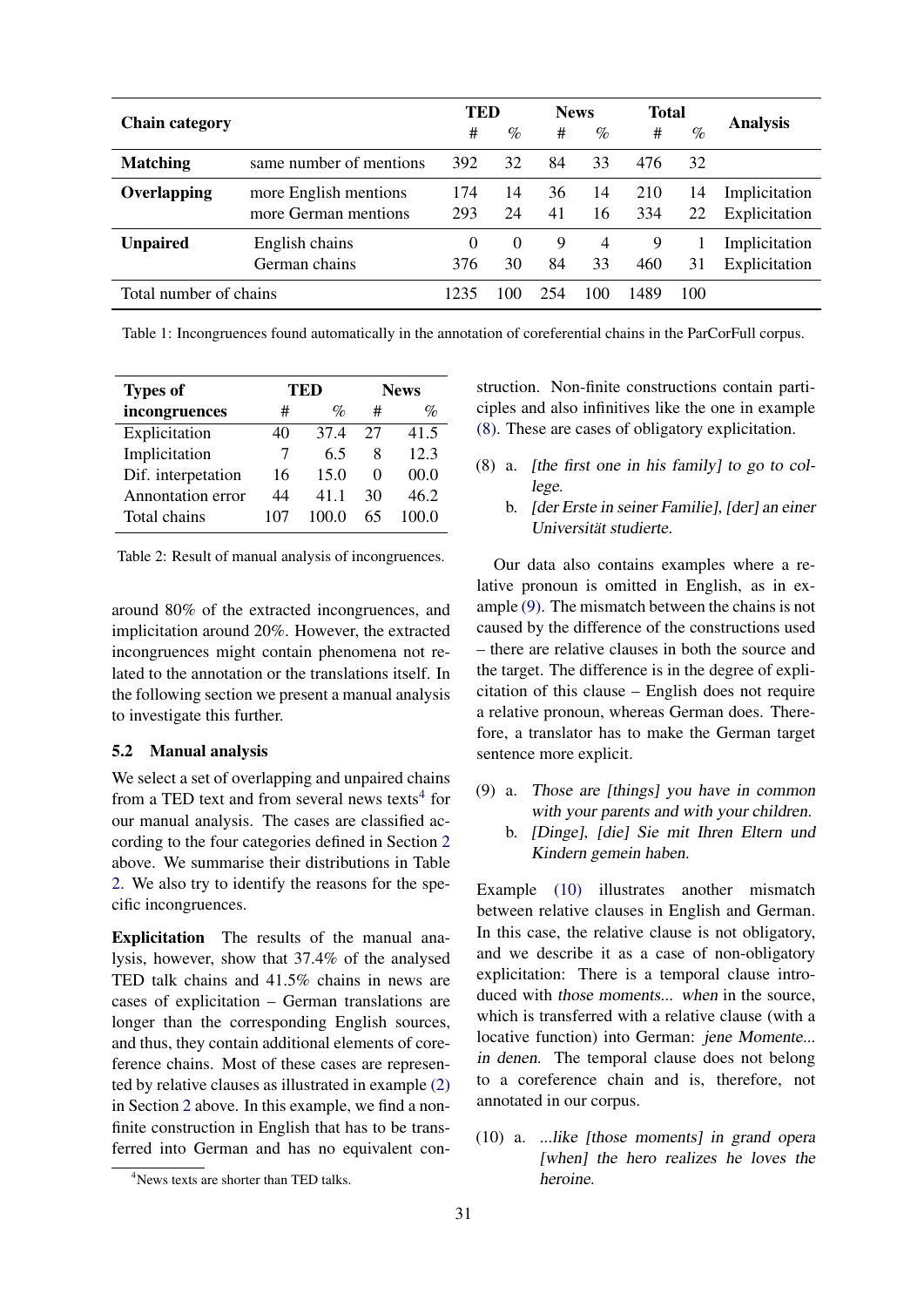b. ...an [jene Momente] in der Oper erinnert, in [denen] der Held erkennt, dass er die Heldin liebt.

Explicitation through relative pronouns makes up 70% of the observed cases. Further examples of explicitation include adding possessives, like in example [\(4\)](#page-2-2) in Section [2,](#page-1-2) where the pronoun them is transferred into ihre Kinder. This is a case of non-obligatory explicitation. Example [\(11\)](#page-6-0) contains a similar transformation pattern (parenting – ihre Mutterrolle) with a different source of explicitation. In English, parenting my brother and me does not require any modifier, whereas the German noun phrase Mutterrolle für ich und meinen Bruder requires either the definite article the or the possessive pronoun ihre. In this way, German is more explicit.

- <span id="page-6-0"></span>(11) a. ...[my mother] used to say... I took it as the greatest compliment in the world that [she] would say that about parenting my brother and me.
	- b. sagte [meine Mutter] immer... Als Kind nahm ich das als das größte Kompliment, dass [sie] so [ihre] Mutterrolle für mich und meinen Bruder beschreiben würde.

Implicitation Implicitation comprises 6.5% in the analysed TED talks and 12.3% in the analysed news. In most cases, we observe omission of the subject pronoun in the German sentence, and a verb phrase is used instead of a clause, see example [\(12\).](#page-6-1) In the English sentence, the first relative clause introduced with who contains a verb in passive voice, whereas the second has an active verb. Therefore, the second subject expressed through the relative pronoun who is necessary here. In the German translations, both clauses are active.

- <span id="page-6-1"></span>(12) a. [mice] [who] have been given that substance and [who] have the achondroplasia gene, grow to full size.
	- b. [Mäuse], [die] diesen Wirkstoff erhalten haben, und das Achondroplasie-Gen aufweisen.

<span id="page-6-2"></span>In example [\(13\),](#page-6-2) both English and German sentences contain clauses that have the same verb tense and voice. However, the translator decided to omit the subject in the target.

- (13) a. And [Sue] looked at the floor, and [she] thought for a minute.
	- b. Und [Sue] schaute auf den Boden und dachte eine Minute nach.

Simplifying syntax by merging sentences is recommended as a strategy for subtitle compres-sion<sup>[5](#page-6-3)</sup>. Thus, the analysed cases of implicitation in our data could be genre-specific.

Different interpretations Differences in how the source and the target text were interpreted only affect the incongruences in the analysed TED talk (15%) and do not occur in the news sample. These are mostly cases of overlapping chains containing more German mentions or German unpaired chains. In example [\(14\),](#page-6-4) the annotator identified different antecedents in the source and the target sentence. The English chain contains two elements – a split antecedent that consists of three noun phrases (self-acceptance, family acceptance and social acceptance) and the anaphor they referring to them. The German chain starts in the previous sentence and has the antecedent drei Stufen der Akzeptanz that corresponds to three levels of acceptance which is not marked in the English sentence, the anaphor die that corresponds to the English relative that and the anaphor die drei corresponding to the pronoun they in the English source. Both chain variants can be considered as correct chains depending on how the text is interpreted.

- <span id="page-6-4"></span>(14) a. ...that there were three levels of acceptance that needed to take place. There's [self-acceptance] $_1$ , there's [family acceptance] $_1$ , and there's [social acceptance] $_1$ . And [they] $_1$  don't always coincide.
	- b. dass es [drei Stufen der Akzeptanz] $_2$ gibt,  $\lceil \text{die} \rceil_2$  alle zum Tragen kommen mussten. Da war die Eigenakzeptanz, die Akzeptanz der Familie und die gesellschaftliche Akzeptanz. Und [die drei] $_2$ überschneiden sich nicht immer.

The scope of a relation can be interpreted in a different way, if an anaphor is ambiguous. In example  $(15)$ , the pronoun *it* refers to an event which might be expressed by either putting ... away or is put away. The annotator marks the first one in the

<span id="page-6-3"></span><sup>5</sup> See [https://translations.ted.com/How\\_](https://translations.ted.com/How_to_Compress_Subtitles#Simplifying_the_syntax) [to\\_Compress\\_Subtitles#Simplifying\\_the\\_](https://translations.ted.com/How_to_Compress_Subtitles#Simplifying_the_syntax) [syntax](https://translations.ted.com/How_to_Compress_Subtitles#Simplifying_the_syntax)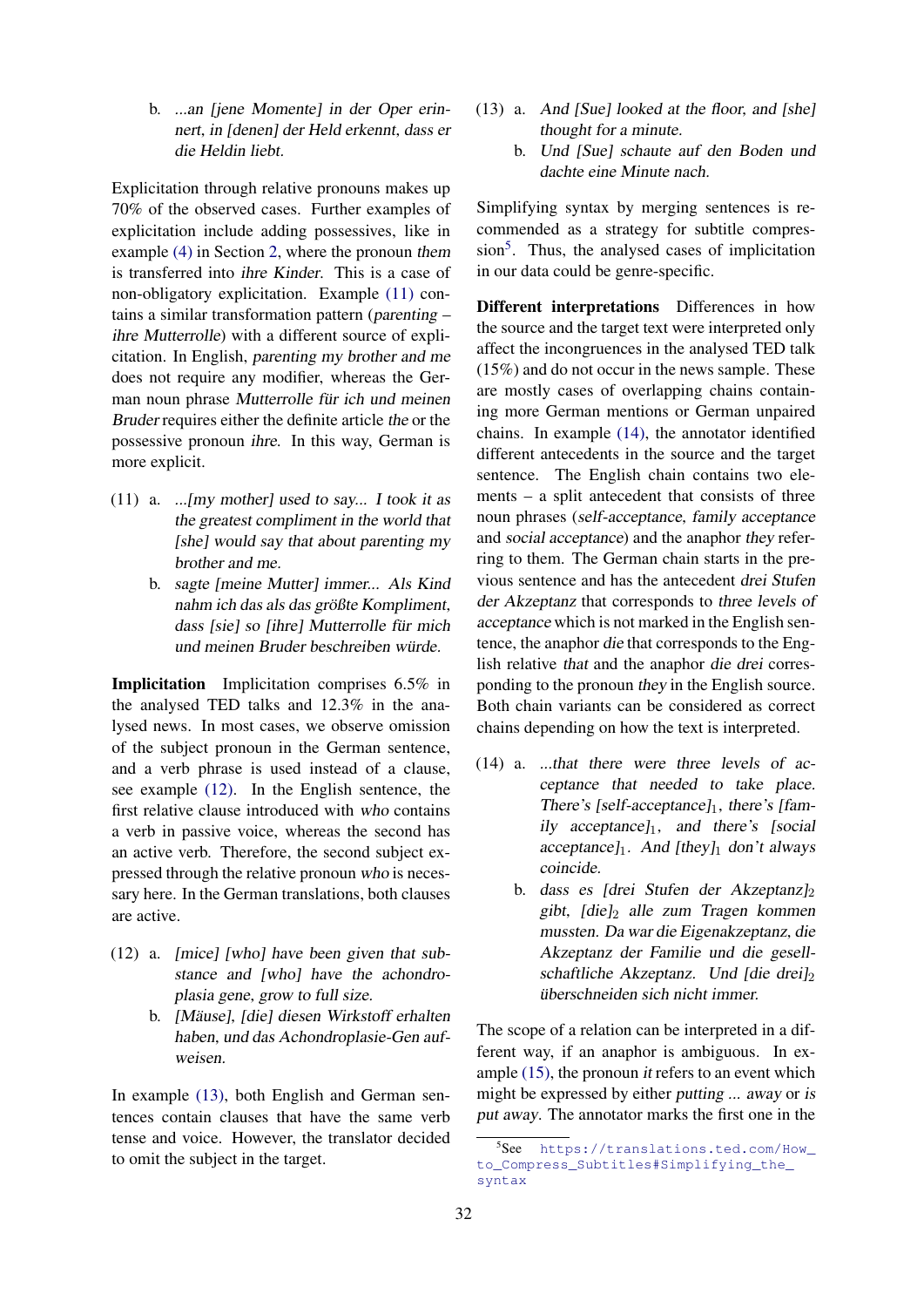English source and the second in the German target. The latter is expressed via the deverbal noun Weggeben ("putting away"), which is annotated as a nominal antecedent.

- <span id="page-7-0"></span>(15) a. "There is no reason to feel guilty about [putting a Down syndrome child away] $_1$ whether it is put away in the sense of hidden in a sanitarium... [It] $_1$  is sad, yes – dreadful. But  $[it]_1$  carries no guilt.
	- b. "Es gibt keinen Grund, sich schuldig zu fühlen, wenn man ein Kind mit Down-Syndrom weggibt, egal ob es sich dabei um [ein "Weggeben"] $_2$  im Sinne von 'in einem Heim verstecken" handelt... [Es]<sup>2</sup> ist traurig, ja – und schrecklich. Aber  $[es]_2$  entbehrt jeder Schuld.

Annotation error The analysed incongruences contain 43% of annotation errors (44% in the TED talk and 30% in the news). These errors can be classified into the following categories: (a) different chain membership as illustrated in example [\(7\)](#page-3-1) in Section [2](#page-1-2) above; (b) non-marked mentions or chains – annotation is missing in either English or German; and (c) incorrectly marked mentions. The first case is especially frequent in overlapping chains (containing both more English and German mentions). The second error type is represented mostly by the unpaired German chains. The last error category is scattered across different types of incongruences.

# 6 Conclusion and Discussion

In this paper, we analysed incongruences in parallel coreference annotation and suggested a typology based on their sources. The results showed that many incongruences in our data are due to explicitation, i.e., German translations contain more explicit linguistic means that trigger coreference. We also showed that explicitation has its origin either in language typology – idiosyncracies between the two languages under analysis in terms of coreference, or in the translation process. Besides that, we detected differences in the interpretation of the source and target texts along with annotation errors. They both result from the way the annotation was performed – although the annotation scheme includes universal categories for both languages, the annotation process itself was not parallel, and the source and the target texts were annotated independently. This raises the question of annotation strategies, when working crosslingually. Could those incongruences be avoided if the work were performed in parallel? This would require the annotators to have a very good command of both languages. However, parallel annotation could cause different problems, e.g., by biasing the annotation of the target text excessively towards the source. Another option is to annotate texts independently and then cross-check them in parallel, which might help to detect chains and mentions that were "overseen" in the independent annotation procedure.

In the future, we aim at automating the classification of the extracted incongruences according to the suggested typology. Automatic extraction of annotation error candidates can also help in the improvement of the existing annotation and saves time, as the annotators do not have to read all the texts from scratch, which reduces manual correction effort.

Moreover, we plan to analyse more texts manually to find out if the incongruence categories are systemic across the whole corpus at hand. As there is a subcorpus of news in our data, we can also investigate genre-related effects. Furthermore, we will perform analysis of further types of coreference chains, i.e. non-entity coreference. Although annotated in our data, they were excluded from analysis for practical reasons.

Another extension of the study includes analysis of the differences in the type of referring expressions in parallel chains, as mentioned in Section [5.1](#page-4-0) above. Non-equivalence of the referring expressions in parallel chains represents coreference transformations in English-German translations (for instance, a nominal phrase in English is translated as a pronoun in German, etc.). This kind of information is valuable for contrastive linguistics and translation studies as it delivers information on different strategies in information status presentation in English and German.

The problem of making annotations of parallel texts consistent across languages was here studied in the context of coreference annotation, but it clearly poses a challenge for all types of multilingual linguistic annotation. More systematic and automatic methods to improve cross-lingual annotation congruence have the potential to benefit applications and research in language technology, contrastive linguistics and translation studies alike.